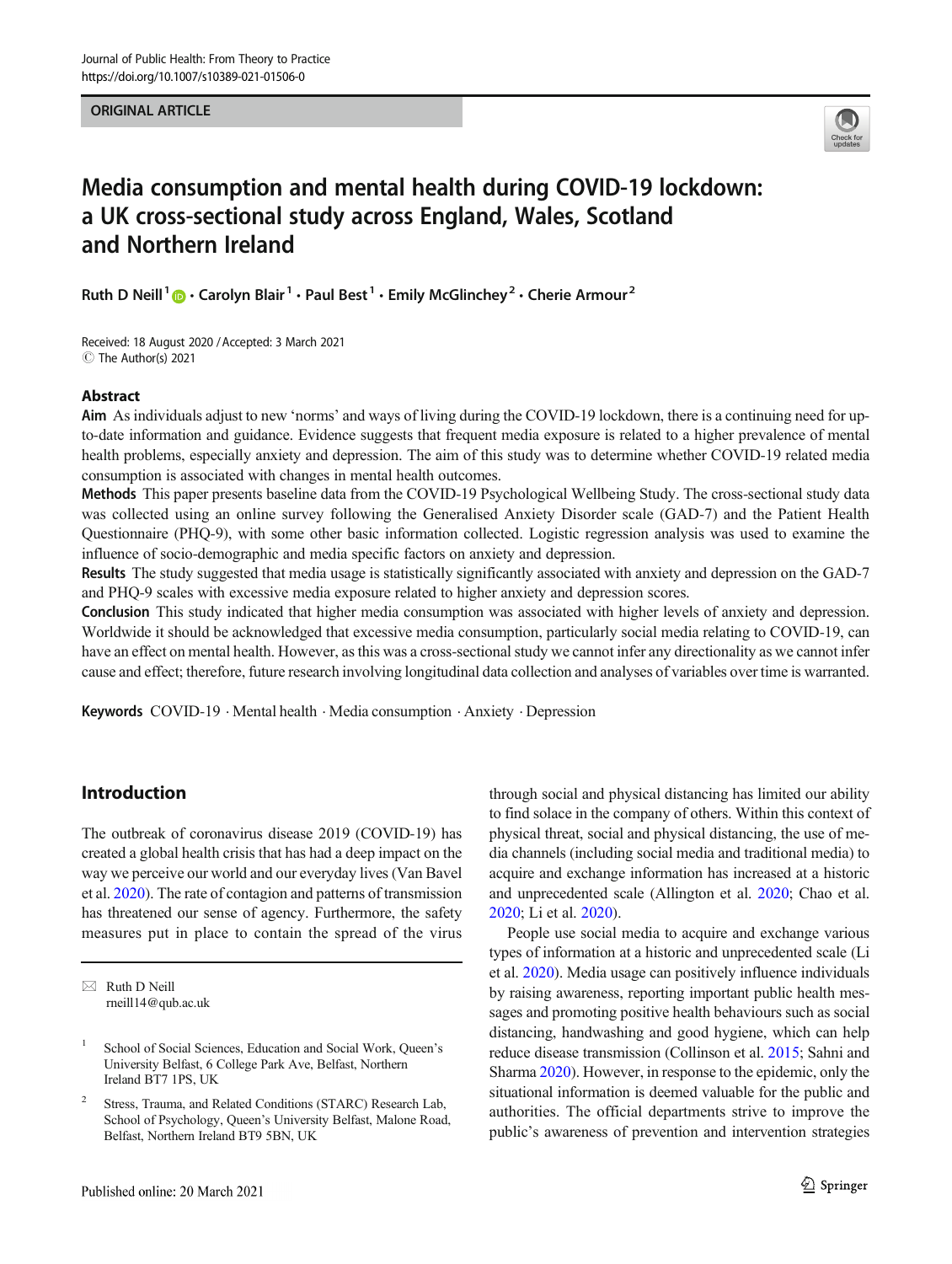by providing daily updates about surveillance and active cases on websites and social media (Bao et al. [2020](#page-7-0)). This method of sharing and validating information contrasts with methods more directly controlled by intermediaries (e.g. traditional media), who have specialised knowledge and specific responsibilities related to information verification and sharing (Eysenbach [2007](#page-7-0)). This information-sharing model has become a driving feature of how public information related to health and medicine is produced and disseminated.

Limaye et al. [\(2020](#page-7-0)) have reported that during the COVID-19 pandemic, individuals are increasingly turning to these media channels for guidance. Research suggests that these media sources are often behind an increase in stress, which contributes to major psychological problems associated with receiving conflicting messages related to COVID-19 (Garfin et al. [2020](#page-7-0); Pfefferbaum and North [2020\)](#page-7-0). These information-seeking behaviours through traditional and social media can lead to uncertainty, thus affecting one's mental state and triggering anxiety and depression related symptoms (Chao et al. [2020](#page-7-0); Ebrahim et al. [2020](#page-7-0); Liu [2020;](#page-7-0) Moreno et al. [2020\)](#page-7-0).

High COVID-19 related social media consumption may lead to (mis)information overload and consequently increase levels of anxiety and depression, despite efforts to seek reassurance, which in turn may impact mental health (Garfin et al. [2020](#page-7-0); World Health Organization [2020\)](#page-8-0). During the COVID-19 outbreak, Gao et al.'s ([2020\)](#page-7-0) findings show a high prevalence of mental health problems, especially depression and anxiety, which are positively associated with frequent social media exposure. However, despite initial research, the impact of increased social and traditional media usage on mental health and mental-being through the COVID-19 pandemic is yet to be fully established. Therefore this study will examine the relationship between COVID-19 related media consumption (social media and traditional media), anxiety and depression at the beginning of lockdown in the United Kingdom (UK). This paper explores whether media consumption is a predictor of anxiety and depression, therefore extending the current literature by examining the impact of different media platforms.

# Methods

## Research design

The study conducted was based on cross-sectional data. The baseline data presented here is taken from the COVID-19 Psychological Wellbeing Study (Armour et al. [2020](#page-7-0)) a longitudinal, online survey of the general adult (18+) population of the UK. The study was designed to assess and monitor the psychosocial impact of the COVID-19 pandemic on UK residents. Baseline data collection began on 23rd March 2020 (commencement of the UK's lockdown period) and closed on 24th April 2020.

#### Recruitment and sampling

Participants were recruited via (1) a large-scale social media campaign and (2) using an online participant panel called Prolific. The survey was administered online through the survey data collection platform 'Qualtrics' after participants provided informed consent to participate in the study.

# Inclusion criteria

All participants were 18+ years or older, currently resident in the UK and able to read and write in English. Participants were removed from the study for not providing consent, failing to meet the inclusion criteria, (i.e. UK residents over the age of 18 years old), not completing any of the outcome measures or completing the survey in less than half the median completion time.

#### Ethical approval

All participants received a participant information sheet outlining the purpose of the study, how information would be stored, what would happen to the information concerning onward publication of the data and the results, and the risks and benefits associated with participation. Ethical approval was provided by the faculty of Engineering and PhysicalSciences at Queen's University Belfast (Reference:EPS 20\_96) and also Glasgow Caledonian UniversityHealth and Life Sciences Ethics Committee, (HLS/PSWAHS/19/157).

#### Measures

A number of standardised measures were included in the survey. However, for this paper's purposes, the focus was mainly on variables relating to media consumption and mental health issues such as anxiety and depression (described below). We included specific socio-demographic data (age and gender) within our analysis.

Media/information consumption Participants were asked three items in relation to the degree they consumed COVID-19 information via the media. They were asked how often they were watching, reading and hearing reports or updates about COVID-19 on either (1) social media or (2) traditional media. The response categories were  $(1)$  less than once a day,  $(2)$  1–5 times a day,  $(3)$  6–10 times a day,  $(4)$  11–20 times a day,  $(5)$ 20–50 times a day and (6) more than 50 times a day. This was consistent for each of the three types of media queried. Media exposure variables were then recoded in low (0–5 times a day), moderate (6–20 times a day) or high (20 or more times a day) media consumption categories.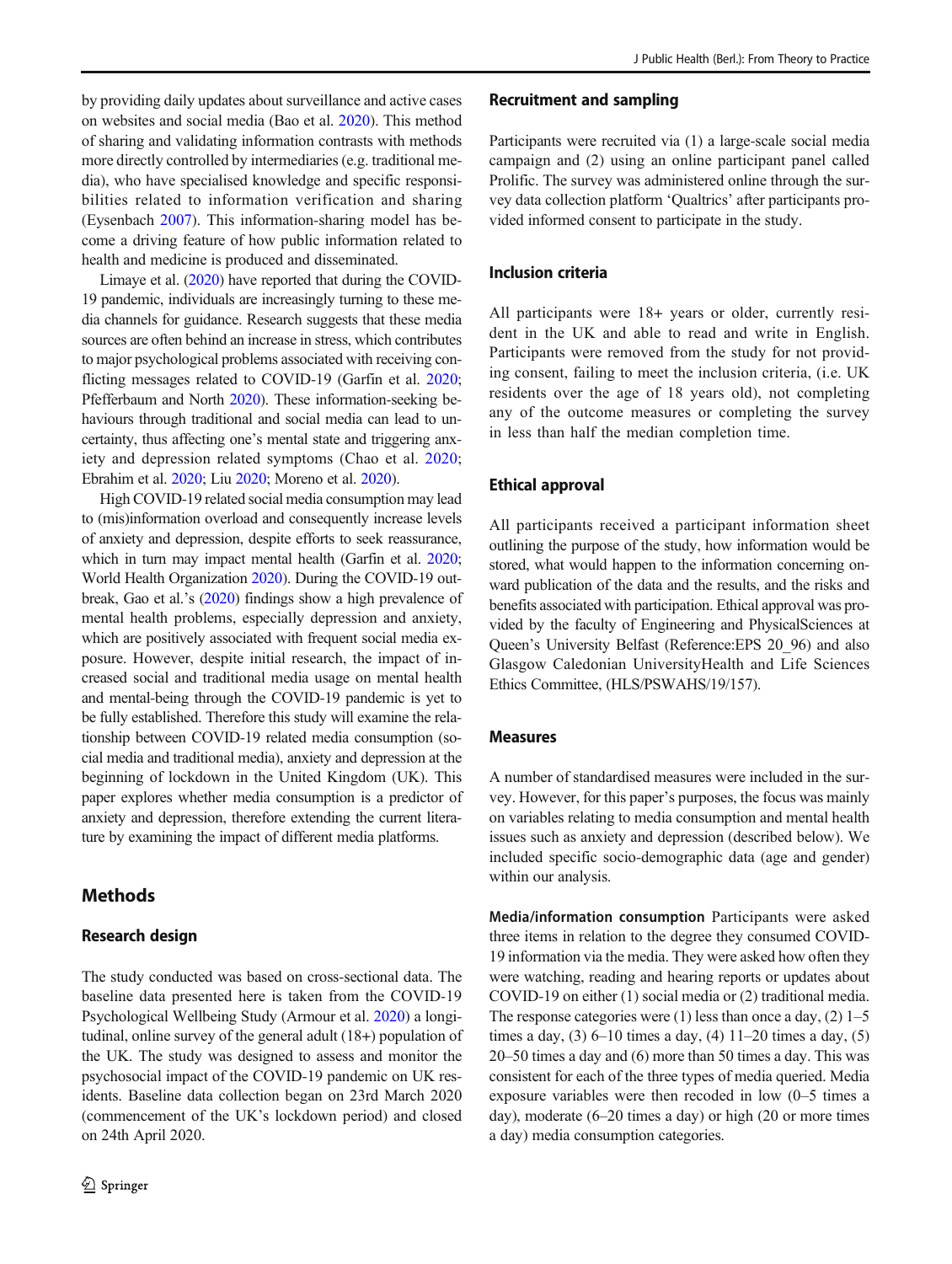Generalised anxiety disorder The Generalised Anxiety Disorder scale (GAD-7) (Spitzer et al. [2006](#page-7-0)) measures symptoms of generalised anxiety. The scale focuses on symptoms experienced over the past two weeks. The scale contains seven items, with each item ranging from 0 (not at all) to 3 (nearly every day). The psychometric properties of the GAD-7 are well acknowledged (Lee and Kim [2019;](#page-7-0) Rutter and Brown [2017](#page-7-0); Spitzer et al. [2006\)](#page-7-0). A score of 0–4 is considered to be normal levels of anxiety, 5–9 is considered mild, 10–14 is moderate while 15–21 is severe (Spitzer et al. [2006\)](#page-7-0). Based on previous research, scores of 10 or above were considered to meet the clinical threshold criteria for GAD (Spitzer et al. [2006](#page-7-0)).

Major depressive disorder (MDD) The Patient Health Questionnaire (PHQ-9) (Kroenke et al. [2001](#page-7-0)) was used to measure symptoms of major depressive disorder, over the past two weeks. The PHQ-9 contains nine items, based upon the DSM diagnostic criteria (American Psychiatric Association [2013\)](#page-7-0). Each item is scored on a 4-point Likert scale, ranging from 0 to 4. The response categories were, not at all (0), several days (1), more than half the days (2) and nearly every day (3). All items are summed together to yield a total score, with a possible range of  $0-27$ . A total score of  $0-4$  is considered none or mild, 5–9 is considered minimal, 10–14 is considered moderate, 15–19 is moderately severe and greater than 20 is severe. Based off previous research, scores of 10 or above were considered to meet the clinical threshold criteria for MDD (Kroenke et al. [2001](#page-7-0)). The PHQ-9 has shown utility across a number of clinical and non-clinical contexts (Levis et al. [2019](#page-7-0); Umegaki and Todo [2017](#page-8-0); Allgaier et al. [2012\)](#page-6-0).

# Statistical analysis

Preliminary analyses using descriptive statistics and univariate analyses were conducted to examine the associations between participants' socio-demographic, mental health, and media consumption variables. Independent t-tests and one-way ANOVAs were used to examine whether anxiety/depression levels differed based on media consumption levels (i.e. low usage, moderate usage, high usage). Factors found to be correlated to GAD and MDD scores were entered into a binary logistic regression model. Statistical tests were performed using SPSS version 25.0 for Windows (Armonk, MY, IBM Corp).

# **Results**

## Sample characteristics

A recruitment response target of participants of 2000 was the aim for the baseline survey, with the total response rate at

2501. After several exclusions were applied concerning data quality control (please see inclusion criteria), a final effective sample of 1989 participants from Great Britain and Northern Ireland aged between 18 and 87 ( $M = 37.11$ , SD = 12.86) were eligible to be included in baseline data. Overall, the sample was mostly female (70.4%) and white (92.7%). Overall, 30.3% of the sample met the threshold criteria for GAD, mean score on GAD-7 scale,  $7.27$  (SD = 6.02), while  $34\%$  met the criteria for MDD, mean score on PHQ-9 scale,  $7.84$  (SD = 6.48). The remaining sample characteristics are presented in Table [1.](#page-3-0)

## Factors for increasing MDD and GAD scores

#### Univariate analysis

The results demonstrated that as media usage increased, so too did scores on the GAD-7 and MDD (Table [1](#page-3-0)). Both traditional and social media consumption variables were statistically significant and positively correlated with GAD-7 and PHQ-9 scales. GAD-7 and PHQ-9 scales were highly and positively correlated with each other (Table [2\)](#page-4-0).

Results from an independent t-test demonstrated there was a significant difference in GAD scores for low social media consumption  $(M = 6.15, SD = 5.56)$  and high social media consumption (M = 9.98, SD = 6.57; t(284.18) =  $-8.12$ ,  $p < 0.001$ ). The magnitude of differences in the means (mean difference =  $-3.83$ , 95% CI =  $-4.76$  to  $-2.90$ ) was large (Cohen's  $d = 0.63$ ). Similarly, there was a significant difference in GAD scores for low traditional media consumption  $(M = 6.91, SD = 5.90)$  and high traditional media consumption (M = 10.08, SD = 7.08); t(82.58) =  $-3.88$ ,  $p = 0.00$ ). The magnitude of differences in the means (mean difference =  $-3.17$ , 95% CI =  $-4.79$  to  $-1.54$ ) was medium (Cohen's  $d = 0.49$ ). There was no significant difference in GAD scores ( $p > 0.05$ ) for keyworker status ( $p = 0.73$ ) or living status ( $p = 0.73$ ) 0.42).

Statistically significant differences were shown in MDD scores for low traditional media consumption  $(M = 7.45, SD = 6.32)$  and high traditional media consumption  $(M = 10.86, SD = 7.37; t(82.94) = -4.02$ ,  $p < 0.001$ ). The magnitude of differences in the means (mean difference =  $-3.41$ , 95% CI =  $-5.10$  to  $-1.72$ ) was medium (Cohen's  $d = 0.49$ ). There was a significant difference in MDD scores for low social media consumption  $(M = 6.78, SD = 6.10)$  and high social media consumption  $(M = 10.56, SD = 6.97; t(285.64) = -7.49$ ,  $p < 0.001$ ). The magnitude of differences in the means (mean difference =  $-3.78$ , 95% CI =  $-4.77$  to  $-2.79$ ) was large (Cohen's  $d = 0.58$ ). There was no significant difference in MDD scores  $(p > 0.05)$  for keyworker status  $(p = 0.30)$  or living status  $(p = 0.07)$ .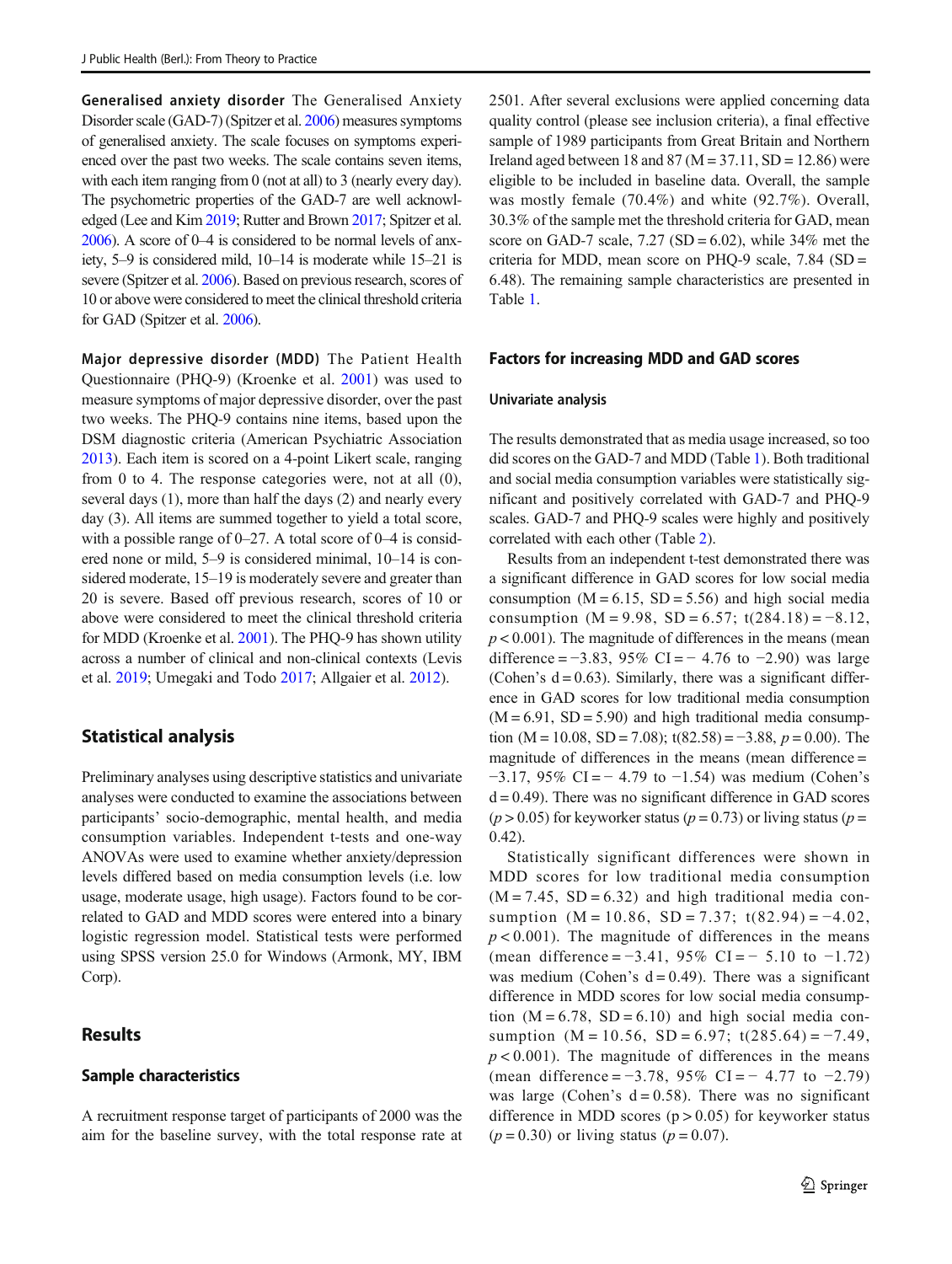<span id="page-3-0"></span>Table 1 Social demographic, mental health variables, media consumption by GAD-7 and PHQ-9 scores

|                                                                  | $N(\%)$     | GAD-7 mean scores (SD) | PHQ-9 mean scores (SD) |  |
|------------------------------------------------------------------|-------------|------------------------|------------------------|--|
| Overall                                                          | 1989 (100)  | 7.27(6.01)             | 7.84 (6.48)            |  |
| Age                                                              |             |                        |                        |  |
| $18 - 24$                                                        | 331 (16.6)  | 8.41 (6.49)            | 10.01(7.03)            |  |
| $25 - 34$                                                        | 659(33.1)   | 8.00(6.05)             | 8.47 (6.45)            |  |
| $35 - 44$                                                        | 476 (23.9)  | 7.33(5.81)             | 7.64(6.45)             |  |
| $45 - 54$                                                        | 291 (14.6)  | 6.40(5.65)             | 6.7(5.92)              |  |
| $55+$                                                            | 232 (11.7)  | 4.48(5.05)             | 4.69(5.28)             |  |
| Gender                                                           |             |                        |                        |  |
| Female                                                           | 1392 (70)   | 7.98 (6.07)            | 8.24(6.43)             |  |
| Male                                                             | 582 (29.3)  | 5.46 (5.45)            | 6.70(6.33)             |  |
| Country                                                          |             |                        |                        |  |
| Northern Ireland                                                 | 470 (23.6)  | 7.73 (5.88)            | 7.65(6.05)             |  |
| England                                                          | 747 (37.6)  | 7.02(5.89)             | 8.01 (6.58)            |  |
| Scotland                                                         | 726 (36.5)  | 7.29(6.22)             | 7.84 (6.66)            |  |
| Wales                                                            | 46(2.3)     | 6.46(6.15)             | 6.96(6.23)             |  |
| Keyworker                                                        |             |                        |                        |  |
| Yes                                                              | 743 (37.4)  | 7.33(5.97)             | 7.64(6.18)             |  |
| No                                                               | 1243(62.6)  | 7.23(6.05)             | 7.97(6.65)             |  |
| <b>Living alone</b>                                              |             |                        |                        |  |
| Yes                                                              | 399(20.1)   | 7.05(5.97)             | 8.39 (6.81)            |  |
| N <sub>0</sub>                                                   | 1585 (79.9) | 7.32(6.03)             | 7.70(6.40)             |  |
| <b>Meets clinical threshold for GAD</b>                          |             |                        |                        |  |
| Yes                                                              | 596 (30.3)  | 15.09 (3.68)           | 14.61(5.81)            |  |
| N <sub>0</sub>                                                   | 1374 (69.7) | 3.88(2.84)             | 4.90(4.12)             |  |
| <b>Meets clinical threshold for MDD</b>                          |             |                        |                        |  |
| Yes                                                              | 668 (34.0)  | 13.10(5.23)            | 15.45 (4.50)           |  |
| N <sub>0</sub>                                                   | 1287(66.0)  | 4.28 (3.78)            | 3.91(2.81)             |  |
| Media consumption Traditional media (e.g. newspapers, TV, radio) |             |                        |                        |  |
| Low                                                              | 1522 (77.0) | 6.91(5.90)             | 7.45(6.32)             |  |
| Moderate                                                         | 376 (19.0)  | 8.14(6.04)             | 8.80 (6.66)            |  |
| High                                                             | 78 (3.9)    | 10.08(7.08)            | 10.86 (7.37)           |  |
| Social media (e.g. Facebook, twitter, Instagram)                 |             |                        |                        |  |
| Low                                                              | 1143 (57.8) | 6.15(5.56)             | 6.78(6.10)             |  |
| Moderate                                                         | 611 (30.9)  | 8.40 (6.11)            | 8.84 (6.56)            |  |
| High                                                             | 222 (11.2)  | 9.98 (6.57)            | 10.56 (6.97)           |  |

#### Multivariate analysis

A statistically significant difference between all social media consumption categories (low, moderate and high) was determined by a one-way ANOVA (F(2, 1967) = 55.98,  $p < 0.001$ ). A tukey post hoc test revealed that total GAD scores were statistically significantly higher with high social media consumption  $(M = 10.08, SD = 7.08)$  when compared to low  $(M = 6.91, SD = 5.90)$  or moderate  $(M = 8.14, SD = 6.04)$  social media consumption. Traditional media consumption categories also revealed a statistically significant difference with total GAD scores between which was determined by a oneway ANOVA (F(2, 1967) = 15.37,  $p < 0.001$ ). A tukey post hoc test revealed that total GAD scores were statistically significantly higher with higher traditional media consumption  $(M = 10.08, SD = 7.08)$  when compared to low  $(M = 6.91,$  $SD = 5.90$ ) or moderate (8.14, 6.04) traditional media consumption.

MDD scores also demonstrated a statistically significant difference between all traditional media consumption categories (low, moderate and high), determined by a one-way ANOVA (F(2, 1962) = 43.45, p < 0.001). A tukey post hoc test revealed that total MDD scores were significantly higher with high traditional media consumption  $(M = 10.86, SD =$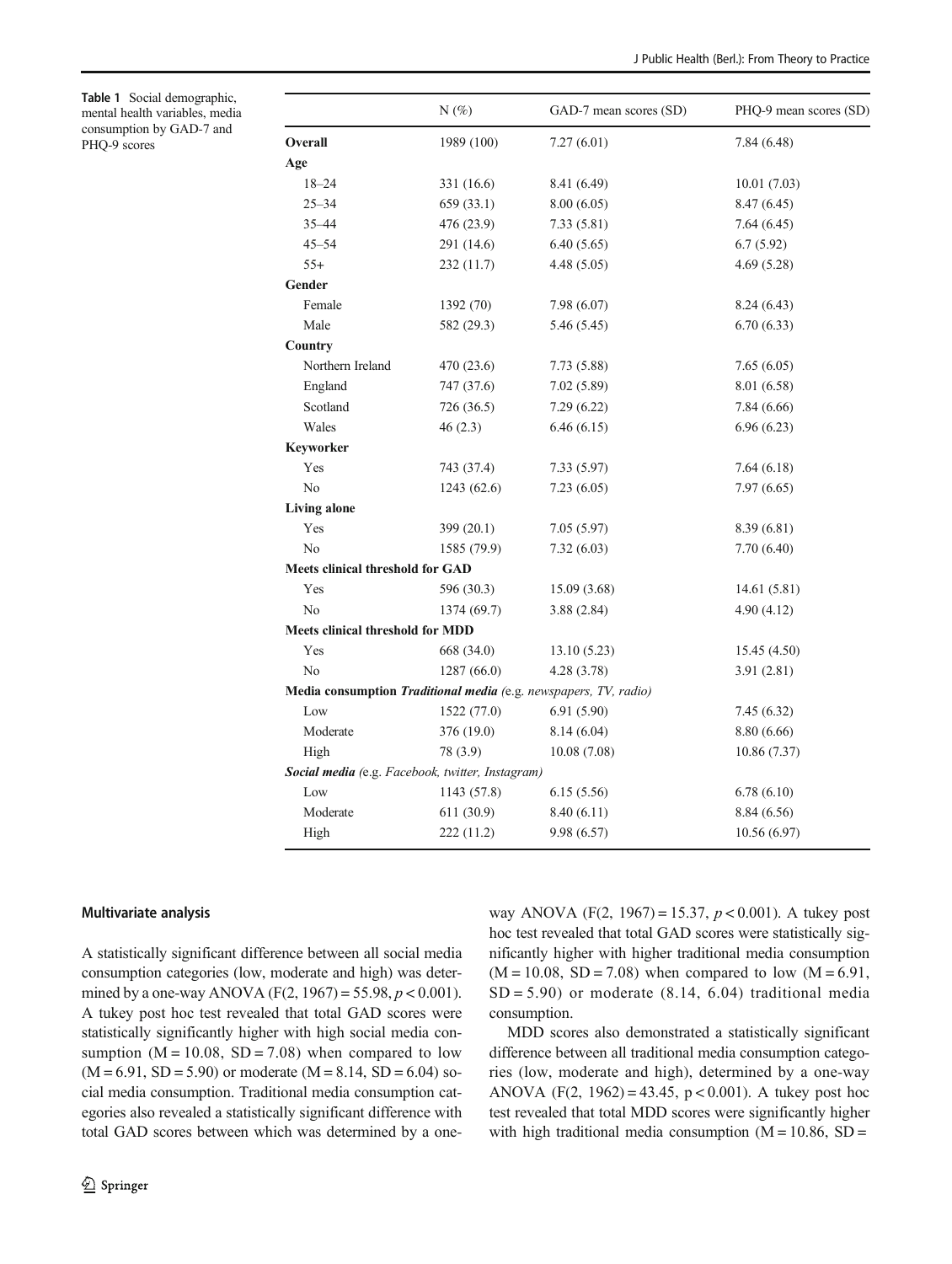<span id="page-4-0"></span>

| _________________          |                          |                               |                 |                     |           |            |           |            |
|----------------------------|--------------------------|-------------------------------|-----------------|---------------------|-----------|------------|-----------|------------|
| Variables                  | Social<br>media<br>usage | Traditional<br>media<br>usage | Living<br>alone | Keyworker<br>status | Gender    | Age        | GAD       | <b>MDD</b> |
| Social media usage         |                          |                               |                 |                     |           |            |           |            |
| Traditional media<br>usage | $.302***$                |                               |                 |                     |           |            |           |            |
| Living alone               | $0.052*$                 | .014                          |                 |                     |           |            |           |            |
| Keyworker status           | $0.049*$                 | $.059**$                      | .001            |                     |           |            |           |            |
| Gender                     | $.082***$                | $-.077***$                    | .003            | $1.00**$            |           |            |           |            |
| Age                        | $-.207**$                | .029                          | $.143**$        | .030                | .018      |            |           |            |
| GAD                        | $.239***$                | $.101***$                     | $-.018$         | .734                | $.192***$ | $-.187**$  |           |            |
| <b>MDD</b>                 | $.223***$                | $.100^{**}$                   | $-0.43$         | .288                | $.109***$ | $-.228$ ** | $.819***$ |            |

\*\*.  $p < 0.01$  level

\*.  $p < 0.05$  level

7.37) when compared to low  $(M = 7.45, SD = 6.32)$  or moderate  $(M = 8.80, SD = 6.66)$  traditional media consumption. Similarly, a statistically significant difference between all social media consumption groups (low, moderate and high) was determined by a one-way ANOVA (F(2, 1962) = 43.45,  $p <$ 0.001). A tukey post hoc test revealed that total MDD scores were significantly higher with high social media consumption  $(M = 10.56, SD = 6.97)$  when compared to low  $(M = 6.78,$  $SD = 6.10$  or moderate (M = 8.84, SD = 6.56) social media consumption.

A total of 4 of the included variables that may be influencing factors were significant  $(\leq 0.05)$  in the univariate analysis and were entered into a standard logistic regression. The living alone and keyworker status variables were excluded from the analysis as no significant differences were reported,  $p > 0.05$ . The final model for the various predictor variables is presented in Table 3.

The logistic model was statistically significant,  $x^2$  (4) = 128.31,  $p < 0.001$ . The model explained 9.0% of the variance in meeting the clinical threshold for GAD and correctly classified 70.6% of cases. Females were 42.9 times more likely to meet the clinical threshold criteria for GAD than males. Increasing age was associated with an increased likelihood of meeting the clinical threshold criteria for GAD. Both high traditional and social media consumption variables were linked to increased GAD scores and an increased likelihood of meeting the clinical threshold criteria for GAD.

Similarly, the logistic model for MDD was statistically significant  $x^2$  (4) = 132.92,  $p < 0.001$ . The model explained 9.1% of the variance in meeting the clinical threshold for MDD and correctly classified 67.8% of cases. Females were 12.03 times more likely to meet the clinical threshold criteria for MDD than males. Lower age was associated with a lower likelihood of meeting the clinical threshold criteria for MDD. Both high traditional and social media consumption variables were linked to increased MDD scores and an increased likelihood of meeting the clinical threshold criteria for MDD.

# **Discussion**

The primary aim was to assess whether a relationship exists between COVID-19 media consumption and mental health

Table 3 Logistic regression analysis of factors predicting meeting GAD or MDD clinical threshold criteria

| GAD clinical threshold criteria |          |                        |                  | MDD clinical threshold |                        |                  |  |
|---------------------------------|----------|------------------------|------------------|------------------------|------------------------|------------------|--|
|                                 | ß        | OR (CI)                | $\boldsymbol{p}$ | ß                      | OR (CI)                | $\boldsymbol{p}$ |  |
| Gender                          | 0.801    | $2.227(1.752 - 2.830)$ | $0.000***$       | 0.389                  | $1.476(1.185-1.839)$   | $0.001***$       |  |
| Age                             | $-0.027$ | $0.974(0.965 - 0.982)$ | $0.000***$       | $-0.033$               | $0.967(0.959 - 0.975)$ | $0.000***$       |  |
| Traditional media consumption   | 0.577    | $1.781(1.283 - 2.472)$ | $0.001***$       | 0.674                  | $1.963(1.420 - 2.713)$ | $0.000***$       |  |
| Social media consumption        | 0.423    | $1.527(1.209 - 1.928)$ | $0.000***$       | 0.444                  | $1.559(1.241-1.958)$   | $0.000***$       |  |
| Constant                        | $-.652$  | .521                   | $0.001***$       | 0.058                  | 1.060                  | 0.747            |  |

OR – odds ratio; CI – confidence intervals;  $\beta$  – standardised regression coefficient; p – significance (\*\*\*p < 0.001, \*\*p < 0.01 level, \*p < 0.05 level)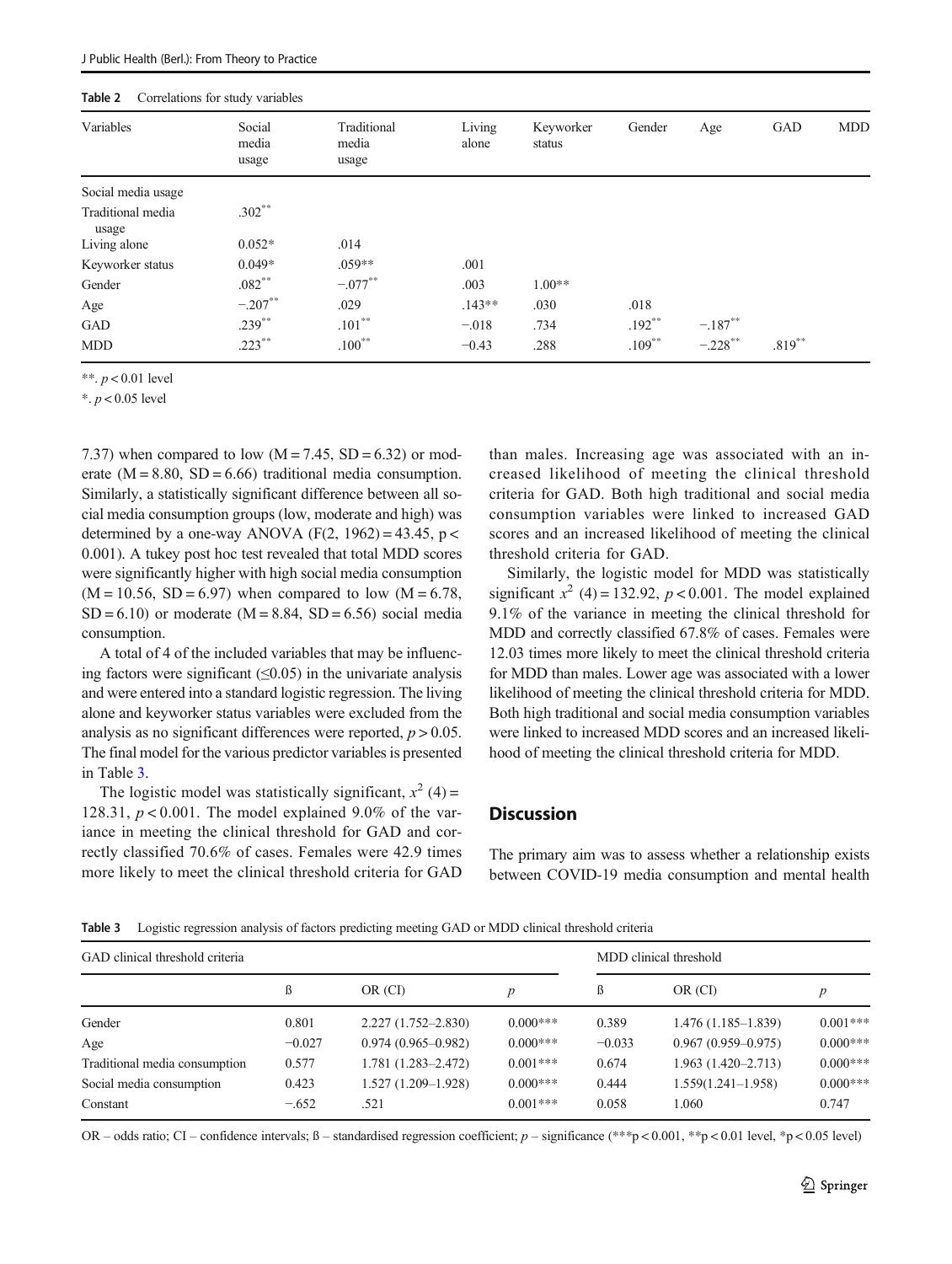issues such as anxiety and depression. These media consumption variables were positively associated with anxiety and depression. Previous research has highlighted that an outbreak of infectious disease such as COVID-19 can lead to increased anxiety and depression due to the negative impact information from the media can have on individuals' mental health (Kumar and Somani [2020](#page-7-0); Rajkumar [2020\)](#page-7-0). Researchers have acknowledged that misunderstandings of COVID-19-related messages in the media can lead to this increase in anxiety and depression across the population (Bao et al. [2020](#page-7-0); Chao et al. [2020;](#page-7-0) Garfin et al. [2020](#page-7-0); Limaye et al. [2020;](#page-7-0) Torales et al. [2020\)](#page-8-0). Evidence suggests that if individuals are repeatedly exposed through media consumption, then this is likely to provoke an increase in anxiety and depression (Ebrahim et al. [2020;](#page-7-0) Garfin et al. [2020;](#page-7-0) Huang and Zhao [2020](#page-7-0); Lee [2020;](#page-7-0) Oh et al. [2020;](#page-7-0) Torales et al. [2020;](#page-8-0) Zheng et al. [2020](#page-8-0)).

Similarly, this study indicated that across both media consumption variables (social and traditional), higher exposure to media usage was correlated with higher scores in anxiety and depression. The data in this study suggested that daily media consumption of social media was higher than traditional media usage. Ebrahim et al. [\(2020\)](#page-7-0) also reported that the frequency of media usage was significantly associated with GAD scores, which corresponds to this study's findings. Similarly, Garcia-Priego et al. ([2020](#page-7-0)) highlighted that internet usage in Mexico could have a significant association with anxiety and depression, while Chao et al. [\(2020\)](#page-7-0) found that in China, new media was more significantly associated with mental health issues over traditional media usage. Additionally, Mowbray [\(2020\)](#page-7-0) stated that since the COVID-19 outbreak, depression had increased by 7% with social media usage being one of the leading factors in this increase. A non-COVID-19 related study also demonstrated (Demirci et al. [2015](#page-7-0)) that depression and anxiety scores were higher in those with high social media consumption than those with lower media consumption. Additional evidence suggests that individuals with higher anxiety and depression levels are more likely to use social media at higher rates (Shensa et al. [2018;](#page-7-0) Vannucci et al. [2017](#page-8-0)). However, because this research is cross-sectional, we cannot assume that depression and anxiety levels are higher because of increased media usage as directionality of the association cannot be identified and other potential confounding factors were not examined.

Roy et al. ([2020](#page-7-0)) found that in over 50% of study participants, anxiety increased due to constant discussion and COVID-19 media reports on electronic and print media. An online survey in 31 provinces in China found that social media exposure was positively associated with higher odds of anxiety and depression when compared to lower social media exposure (Gao et al. [2020\)](#page-7-0). These results demonstrate that social media usage can be a statistically significant predictor of anxiety and depression, which is similar to the current findings. In addition, Ni et al.  $(2020)$  reported that excessive

usage of >2 h on social media about COVID-19 was associated with anxiety and depression in adults. Furthermore, the authors reported that traditional media (news/television reports) was not associated with anxiety or depression. These findings confirm the regression in this study as traditional media usage was not found to be a predictor of anxiety or depression ( $p > 0.05$ ).

Overall there is limited research, particularly within the entire United Kingdom, to examine the effects COVID-19 media consumption has on anxiety and depression. Although this study's results do not provide sufficient evidence to recommend that anxiety and depression can be predicted by forms of media consumption, they confirm that a statistically significant relationship exists between media usage and mental health. Previous research has suggested that misinformation from media usage, particularly social media usage through Facebook or Twitter, can be more harmful to one's mental health (Allington et al. [2020](#page-7-0); Limaye et al. [2020;](#page-7-0) Ni et al. [2020](#page-7-0)). Whilst other evidence suggest social media may be beneficial in creating social support during this pandemic; however, this is only applicable for those who have access to these resources (Carlsen et al. [2020;](#page-7-0) Saud et al. [2020\)](#page-7-0). Based off World Health Organization ([2020\)](#page-8-0) guidelines, while socialising over media platforms such as Facetime and Whatsapp can be useful for social support, it is important not to spend a significant portion of the day checking and scanning media platforms for information. Organisations such as the World Health Organization and government agencies need to educate the public on media consumption and which sources are reliable while acknowledging media usage should be limited during this pandemic.

As this is only phase 1 of the research, it will be essential to examine the changes in media consumption, anxiety and depression throughout the entire lockdown period. Future research should investigate a longitudinal comparison between media usage over time and COVID-19-related mental health issues.

## Limitations

The current study has several limitations. Data was collected cross-sectionally meaning it is reflective of a single point in time for participants. In turn, this means that variables are associated, and we cannot infer any directionality as we cannot infer cause and effect. Longitudinal data collection and analyses of variables over time would enable us to be more confident in any temporal relationships, for example, if depression/anxiety drives increased media consumption or if media consumption drives and increases depression/anxiety. Furthermore, given the self-reported nature of this data some participants may have provided answers that were subject to issues of recall bias. However, we feel this is a minimal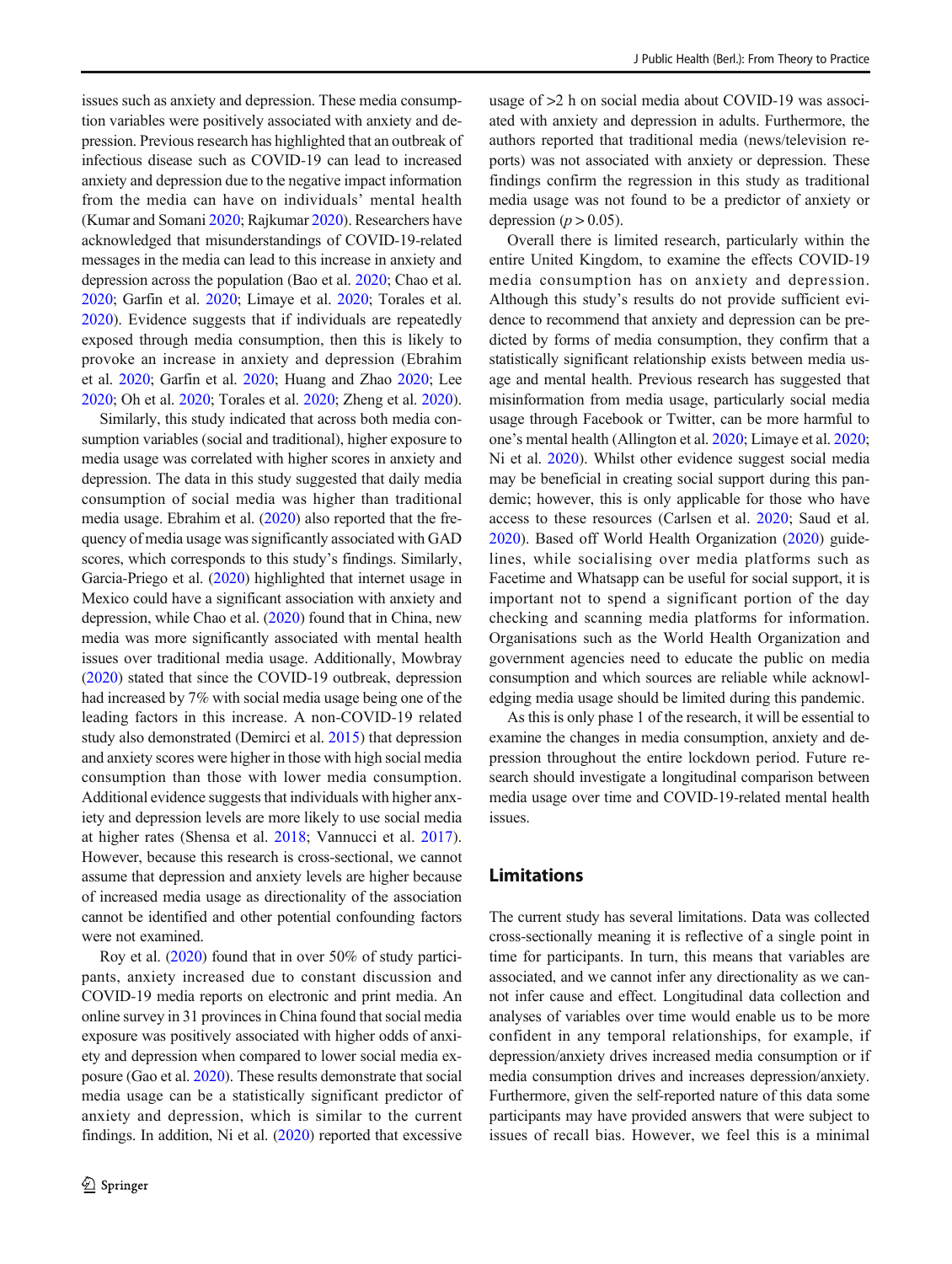<span id="page-6-0"></span>concern given the saliency of the situation and the recency with which people were asked to report on their experiences (i.e. PHQ-9 and GAD-7 asks about experiences in the past 2 weeks). It is also pertinent to note that the survey assessed media usage only in regard to the frequency of checking social or traditional media and not by the average duration of each engagement with media. Future research should assess both frequency and duration of media usage for a more nuanced understanding of media usage. As with all socio/ psychological research studies, there are many possible confounding variables that may or may not impact the relationships under investigation. We assessed several (but not all possible) group-based differences across key variables of interest and included only the confounding variables which were shown to be statistically significant; thus, we use only gender and age as our confounders.

Therefore, the study is limited as it is highly possible several pertinent confounding variables were still omitted from the analyses. It is also pertinent to note that the survey data is not representative of the UK population. The survey was administered as a rapid data collection exercise at the start of the UK's first COVID-19 lockdown, and it was administered both via a participant data collection panel (PROLIFIC) and via social media channels. After finalising data collection, the PI of the project compared the collected data to the UK census and reported that males were underrepresented compared to males in the UK population (Armour et al. [2020\)](#page-7-0). The resultant over-representation of females in the sample may have influenced the results as research has previously suggested that females have a higher morbidity rate than males regarding anxiety and depression (Matud [2017;](#page-7-0) Vlassoff [2007\)](#page-8-0). Armour et al. [\(2020\)](#page-7-0) further reported that employed individuals and students were oversampled; this is likely reflective of the nature of recruitment and data collection being entirely online; thus, those without access to devices and internet are unlikely to be represented in the data. Concerning ethnicity, these comparisons revealed that this was the variable which most closely represented the ethnic profiles across the UK nations (For a detailed discussion on data representativeness see Armour et al. [2020](#page-7-0)).

# Conclusion

In conclusion, this study indicated that higher media consumption was associated with higher levels of anxiety and depression. Worldwide it should be acknowledged that excessive media consumption, particularly social media relating to COVID-19, can have an effect on mental health. Education about how media platforms can be best utilised is important to consider. Harnessing media usage for peer support, exercise, telehealth and work may help overcome some psychological problems associated with COVID-19 media-related exposure.

However, as this was a cross-sectional study, cause and effect cannot be determined; therefore, future research involving longitudinal data collection and analyses of variables is warranted.

Abbreviations COVID-19, Coronavirus disease-19; GAD-7, Generalised Anxiety Disorder scale; PHQ, Patient Health Questionnaire; MDD, Major depressive disorder

Authors' contributions All authors contributed towards the writing of the paper. All authors read and approved the final manuscript.

Funding No external funding was made available for this research.

Availability of data and materials The data is not available to be shared publicly because of privacy and ethicalrestrictions. Dervived data supporting the findings of the study will be made available from thecorresponding author, and/or the PI (Armour: c.armour@qub.ac.uk) on reasonable request.

## **Declarations**

Ethics approval and consent to participate This study was approved by the faculty of Engineering and Physical Sciences at Queen's University Belfast (Reference: EPS 20\_96) and also Glasgow Caledonian University Health and Life Sciences Ethics Committee, (HLS/ PSWAHS/19/157). Filling out the online survey questions was contingent upon the participants informed consent and was at the beginning of the actual survey.

Consent to participate Informed consent was obtained from all participants included in the study.

Consent for publication The authors affirm that all participants providedinformed consent for the findings to be published.

Competing interests The authors declare that they have no competing interests.

Open Access This article is licensed under a Creative Commons Attribution 4.0 International License, which permits use, sharing, adaptation, distribution and reproduction in any medium or format, as long as you give appropriate credit to the original author(s) and the source, provide a link to the Creative Commons licence, and indicate if changes were made. The images or other third party material in this article are included in the article's Creative Commons licence, unless indicated otherwise in a credit line to the material. If material is not included in the article's Creative Commons licence and your intended use is not permitted by statutory regulation or exceeds the permitted use, you will need to obtain permission directly from the copyright holder. To view a copy of this licence, visit <http://creativecommons.org/licenses/by/4.0/>.

# References

Allgaier AK, Pietsch K, Frühe B, Sigl-Glöckner J, Schulte-Körne G (2012) Screening for depression in adolescents: validity of the patient health questionnaire in pediatric care. Depress Anxiety 29(10): 906–913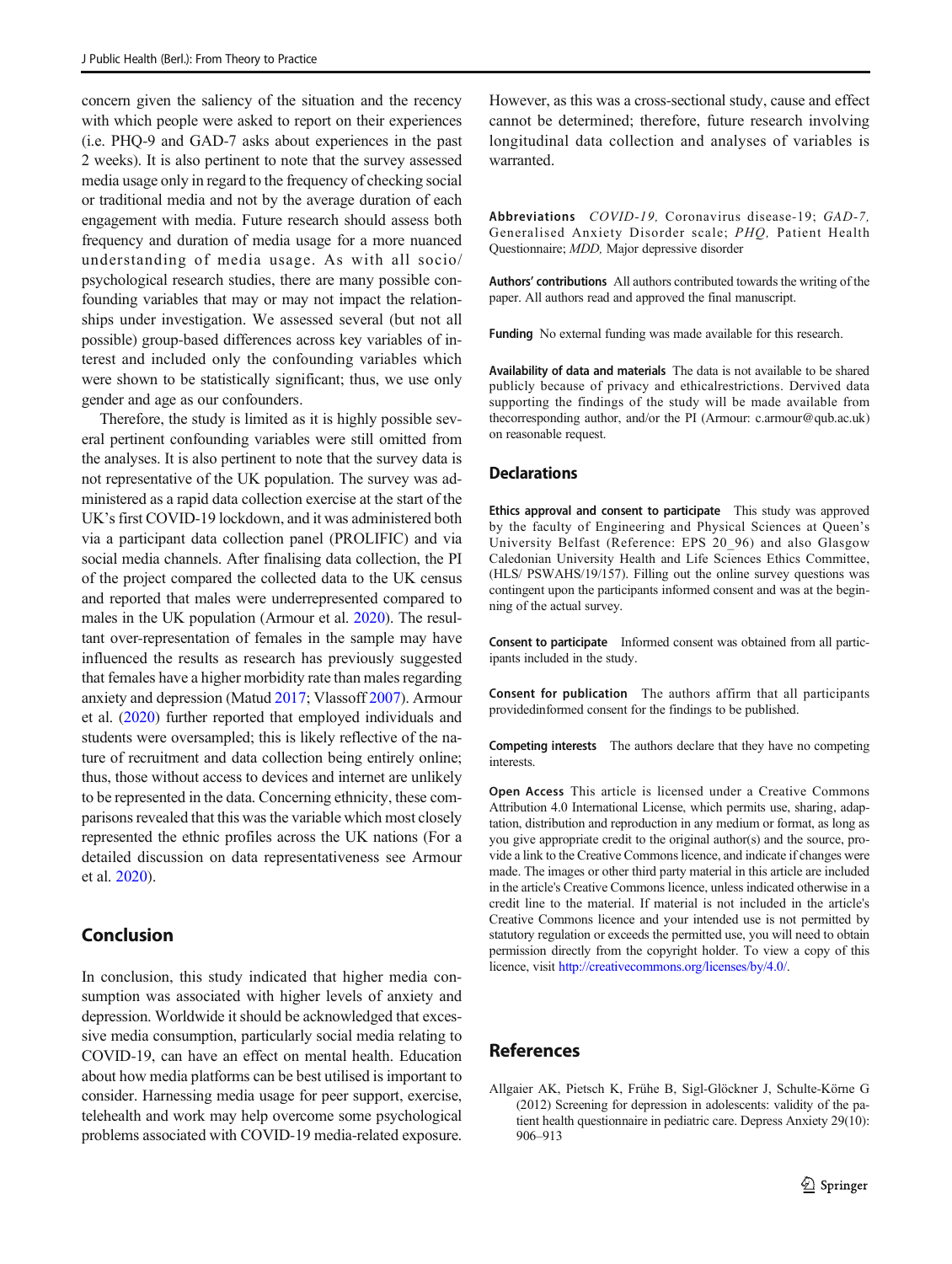- <span id="page-7-0"></span>Allington D, Duffy B, Wessely S, Dhavan N, Rubin J (2020) Healthprotective behaviour, social media usage and conspiracy belief during the COVID-19 public health emergency. Psychol Med 9:1–7
- American Psychiatric Association (2013) Diagnostic and statistical manual of mental disorders (DSM-5®). American Psychiatric Association, Washington, DC
- Armour C, McGlinchey E, Butter S, McAloney-Kocaman K, McPherson KE (2020) The COVID-19 psychological wellbeing study: understanding the longitudinal psychosocial impact of the COVID-19 pandemic in the UK; a methodological overview paper. J Psychopathol Behav Assessment 1–17. [https://doi.org/10.1007/](https://doi.org/10.1007/s10862-020-09841-4) [s10862-020-09841-4](https://doi.org/10.1007/s10862-020-09841-4)
- Bao Y, Sun Y, Meng S, Shi J, Lu L (2020) 2019-nCoV epidemic: address mental health care to empower society. Lancet. 395(10224):e37– e38
- Carlsen HB, Toubøl J, Brincker B (2020) On solidarity and volunteering during the COVID-19 crisis in Denmark: the impact of social networks and social media groups on the distribution of support. European Soc 1–19. [https://doi.org/10.1080/14616696.2020.](https://doi.org/10.1080/14616696.2020.1818270) [1818270](https://doi.org/10.1080/14616696.2020.1818270)
- Chao M, Xue D, Liu T, Yang H, Hall BJ (2020) Media use and acute psychological outcomes during COVID-19 outbreak in China. J Anxiety Dis 28:102248
- Collinson S, Khan K, Heffernan JM (2015) The effects of media reports on disease spread and important public health measurements. PLoS One 10(11):e0141423
- Demirci K, Akgönül M, Akpinar A (2015) Relationship of smartphone use severity with sleep quality, depression, and anxiety in university students. J Behavior Addict 4(2):85–92
- Ebrahim AH, Saif ZQ, Buheji M, AlBasri N, Al-Husaini FA, Jahrami H (2020) COVID-19 information-seeking behavior and anxiety symptoms among parents. OSP J Health Care Med 1(1):1–9
- Eysenbach G (2007) From intermediation to disintermediation and apomediation: new models for consumers to access and assess the credibility of health information in the age of Web2. 0. In: Medinfo 2007: Proceedings of the 12th World Congress on Health (Medical) Informatics; Building Sustainable Health Systems. 129(Pt 1):162– 166
- Gao J, Zheng P, Jia Y, Chen H, Mao Y, Chen S, Wang Y, Fu H, Dai J (2020) Mental health problems and social media exposure during COVID-19 outbreak. PLoS One 15(4):e0231924
- Garcia-Priego BA, Triana-Romero A, Pinto-Galvez SM, Duran-Ramos C, Salas-Nolasco O, Reyes MM, de la Medina AR, Troche JM (2020) Anxiety, depression, attitudes, and internet addiction during the initial phase of the 2019 coronavirus disease (COVID-19 ) epidemic: A cross-sectional study in Mexico. medRxiv. [https://doi.org/](https://doi.org/10.1101/2020.05.10.20095844) [10.1101/2020.05.10.20095844](https://doi.org/10.1101/2020.05.10.20095844)
- Garfin DR, Silver RC, Holman EA. (2020) The novel coronavirus (COVID-2019) outbreak: Amplification of public health consequences by media exposure. Health Psychol 39(5):355–357. <https://doi.org/10.1037/hea0000875>
- Huang Y, Zhao N (2020) Generalised anxiety disorder, depressive symptoms and sleep quality during COVID-19 outbreak in China: a webbased cross-sectional survey. Psychiatry Res 12:112954
- Kroenke K, Spitzer RL, Williams JB (2001) The PHQ-9: validity of a brief depression severity measure. J Gen Internal Med 16(9):606– 613
- Kumar A, Somani A (2020) Dealing with Corona virus anxiety and OCD. Asian J Psychiat 10:102053
- Lee SA (2020) How much "thinking" about COVID-19 is clinically dysfunctional? Brain Behav Immun 87:97–98. [https://doi.org/10.](https://doi.org/10.1016/j.bbi.2020.04.067) [1016/j.bbi.2020.04.067](https://doi.org/10.1016/j.bbi.2020.04.067)
- Lee B, Kim YE (2019) The psychometric properties of the generalised anxiety disorder scale (GAD-7) among Korean university students. Psychiat Clin Psychopharmacol 29(4):864–871
- Levis B, Benedetti A, Thombs BD (2019) Accuracy of patient health Questionnaire-9 (PHQ-9) for screening to detect major depression: individual participant data meta-analysis. BMJ 365:l1476
- Li L, Zhang Q, Wang X, Zhang J, Wang T, Gao TL, Duan W, Tsoi KK, Wang FY (2020) Characterising the propagation of situational information in social media during COVID-19COVID-19 epidemic: a case study on weibo. IEEE Trans Comput Social Syst. 7(2):556–562
- Limaye RJ, Sauer M, Ali J, Bernstein J, Wahl B, Barnhill A, Labrique A (2020) Building trust while influencing online COVID-19 content in the social media world. Lancet Digit Health 2(6):e277–e278. [https://](https://doi.org/10.1016/S2589-7500(20)30084-4) [doi.org/10.1016/S2589-7500\(20\)30084-4](https://doi.org/10.1016/S2589-7500(20)30084-4)
- Liu PL. (2020) COVID-19 information seeking on digital media and preventive behaviors: the mediation role of worry. Cyberpsychol Behav Social Netw 23(10):677–682. [https://doi.org/10.1089/cyber.](https://doi.org/10.1089/cyber.2020.0250) [2020.0250](https://doi.org/10.1089/cyber.2020.0250)
- Matud MP (2017) Gender and health, gender differences in different contexts. Aida Alvinius, IntechOpen. <https://doi.org/10.5772/65410>
- Moreno Á, Fuentes-Lara C, Navarro C (2020) Covid-19 communication management in Spain: Exploring the effect of information-seeking behavior and message reception in public's evaluation. El profesional de la información (EPI). 29(4). [https://doi.org/10.3145/](https://doi.org/10.3145/epi.2020.jul.02) [epi.2020.jul.02](https://doi.org/10.3145/epi.2020.jul.02)
- Mowbray H (2020) In Beijing, coronavirus 2019-nCoV has created a siege mentality. BMJ 368:m516. <https://doi.org/10.1136/bmj.m516>
- Ni MY, Yang L, Leung CM, Li N, Yao XI, Wang Y, Leung GM, Cowling BJ, Liao Q. (2020) Mental health, risk factors, and social media use during the COVID-19 epidemic and cordon sanitaire among the community and health professionals in Wuhan, China: cross-sectional survey. JMIR Mental Health 7(5):e19009. [https://](https://doi.org/10.2196/19009) [doi.org/10.2196/19009](https://doi.org/10.2196/19009)
- Oh SH, Lee SY, Han C (2020) The effects of social media use on preventive behaviors during infectious disease outbreaks: the mediating role of self-relevant emotions and public risk perception. Health Commun 1–10. <https://doi.org/10.1080/10410236.2020.1724639>
- Pfefferbaum B, North CS (2020) Mental health and the Covid-19 pandemic. New England J Med 383(6):510–512. [https://doi.org/10.](https://doi.org/10.1056/NEJMp2008017) [1056/NEJMp2008017](https://doi.org/10.1056/NEJMp2008017)
- Rajkumar RP (2020) COVID-19 and mental health: a review of the existing literature. Asian J Psychiat 10:102066
- Roy D, Tripathy S, Kar SK, Sharma N, Verma SK, Kaushal V (2020) Study of knowledge, attitude, anxiety & perceived mental healthcare need in Indian population during COVID-19 pandemic. Asian J Psychiat 8:102083
- Rutter LA, Brown TA (2017) Psychometric properties of the generalised anxiety disorder scale-7 (GAD-7) in outpatients with anxiety and mood disorders. J Psychopathol Behavior Assessment 39(1):140– 146
- Sahni H, Sharma H (2020) Role of social media during the COVID-19 pandemic: beneficial, destructive, or reconstructive? Int J Acad Med 6(2):70
- Saud M, Mashud MI, Ida R (2020) Usage of social media during the pandemic: seeking support and awareness about COVID-19 through social media platforms. J Public Affairs 20(4):e2417
- Shensa A, Sidani JE, Dew MA, Escobar-Viera CG, Primack BA (2018) Social media use and depression and anxiety symptoms: a cluster analysis. Am J Health Behav 42(2):116–128
- Spitzer RL, Kroenke K, Williams JB, Löwe B (2006) A brief measure for assessing generalised anxiety disorder: the GAD-7. Arch Intern Med 166(10):1092–1097